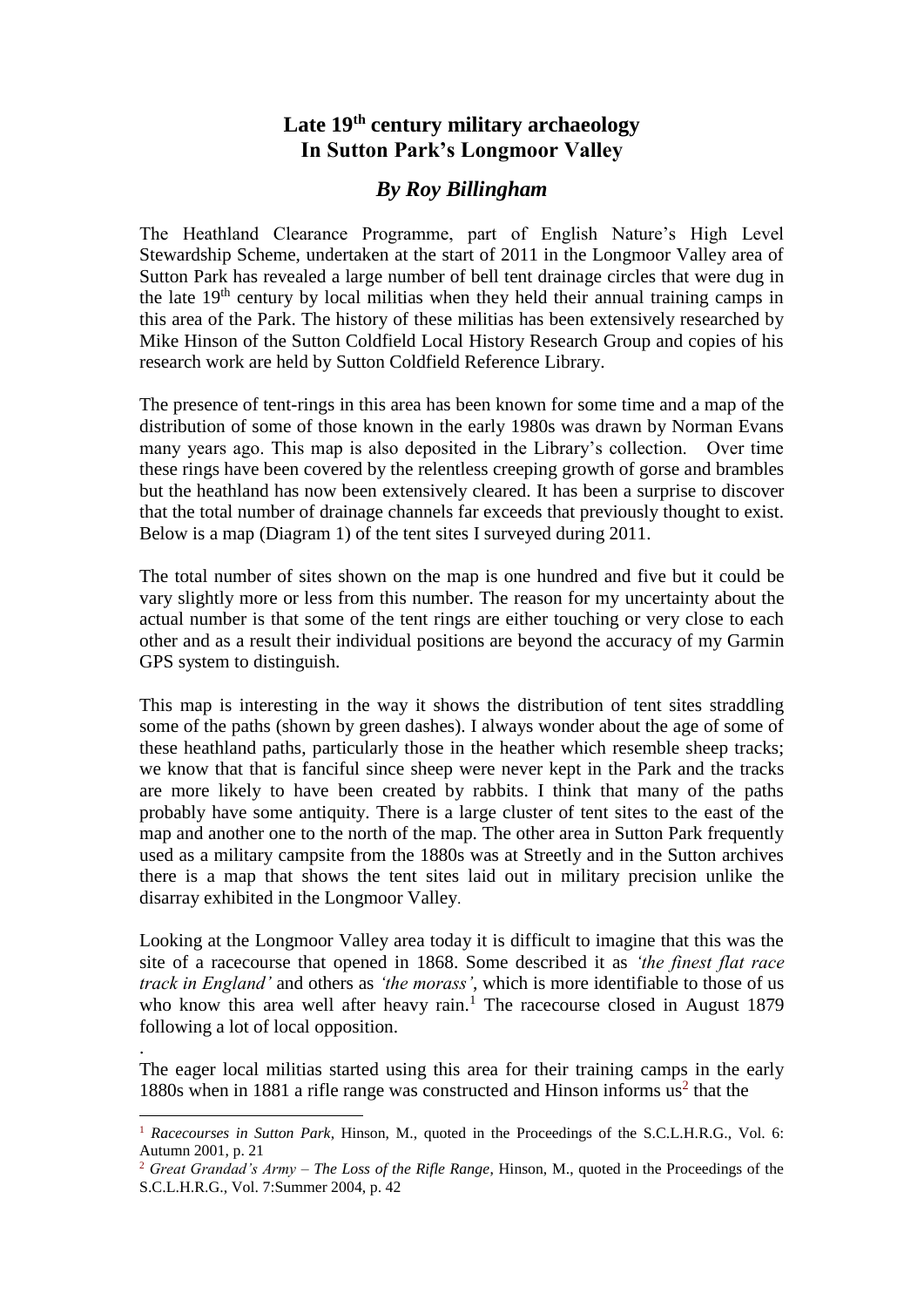

**Diagram 1 – A map showing the distribution of tent and marquee sites**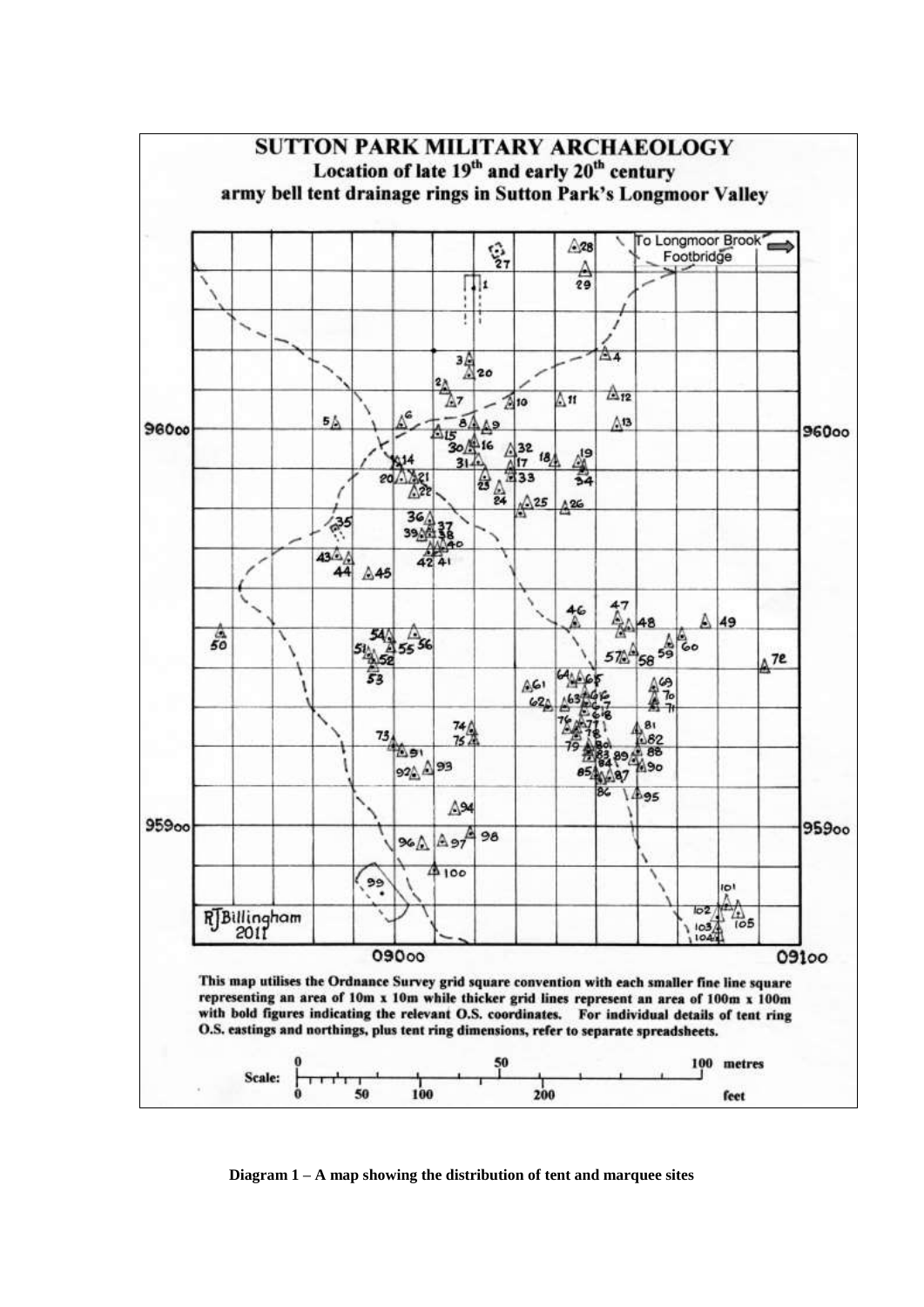range was ready for use by the end of October. The purpose for building a rifle range was due to the experience of the First Boer War (1880-1) that proved conclusively that such a facility was the only way of ensuring that volunteers could gain the necessary practice in firing the modern breech-loading rifle accurately at long range. An 1887 map of Sutton Park shows the 1,200 yards (1,097m) firing range with marker posts at 1,000, 900, 800, 500, 300 and 200 yards. It lay immediately to the east of the campsite at an angle of 350° with its southern extremity being at the start of the military roadway that runs from the south-eastern edge of Westwood Coppice to the footbridge across the Longmoor Brook and beyond to a path below Rowton Bank. The firing points were serviced from this military roadway that is waterlogged for most of the year and must have been so in the late 19<sup>th</sup> century. I could find no evidence of the range on the ground when I recently tried to trace it from its Westwood Coppice base although there are earth banks near to the Butts.

The bell tent was standard army issue in Victorian times and was manufactured from 'duck' canvas. It was circular, and had a central pole 8ft-6ins (2.6m) high, from which the canvas hung down to be secured in place by hemp fibre rope guy lines and wooden pegs that were hammered into the ground. The sidewall curtain was 2ft (0.6m) high from the ground, hung vertically, and could be rolled up to provide natural ventilation if necessary. The diameters of the tents varied from 13ft to 16ft (4m to 5m) and were designed to accommodate eight men sleeping with their feet towards the central pole but with no room for more than their marching equipment. In practice they were normally used with six men to a tent but his would vary according to rank.

Most of the circular tent-rings, which would have been dug a spade's width and a spade's depth around the circumference of each tent, are well preserved and vary in diameter from 14ft up to 17ft (4.27m to 5.2m). It would be interesting to know if these drainage rings were used year on year or if new ones were dug each time a camp was held. Some are almost touching which might have a bearing on the answer.

Also uncovered in this recent heathland clearance is the drainage channel for a large marquee (No. 99) having dimensions of forty-five feet (13.7m) in length and twentytwo feet (6.7m) in width with the ends slightly curved. This marquee was probably used either for messing or for administration of the firing range facility. I have found drainage channels for three other much smaller marquees to the north of the larger one. These smaller marquees (Nos. 35, 1 and 27) may have been used for control or storage accommodation.

Many of the tent-rings have well preserved soakaways (Fig.1) where a channel has been dug from the tent-ring to connect either to a circular or square soakaway pit. The soakaway channels tend to be from 3ft to 6ft (1m to 2m) in length. These were undoubtedly dug to prevent the drainage ring being overwhelmed by torrential rain and thereby flooding the floor of the tent. In prolonged wet weather this area of Sutton Park can become waterlogged and slow to drain. So I imagine that the militias from time to time experienced difficulties in keeping their tent floors dry, hence the need to dig soakaways.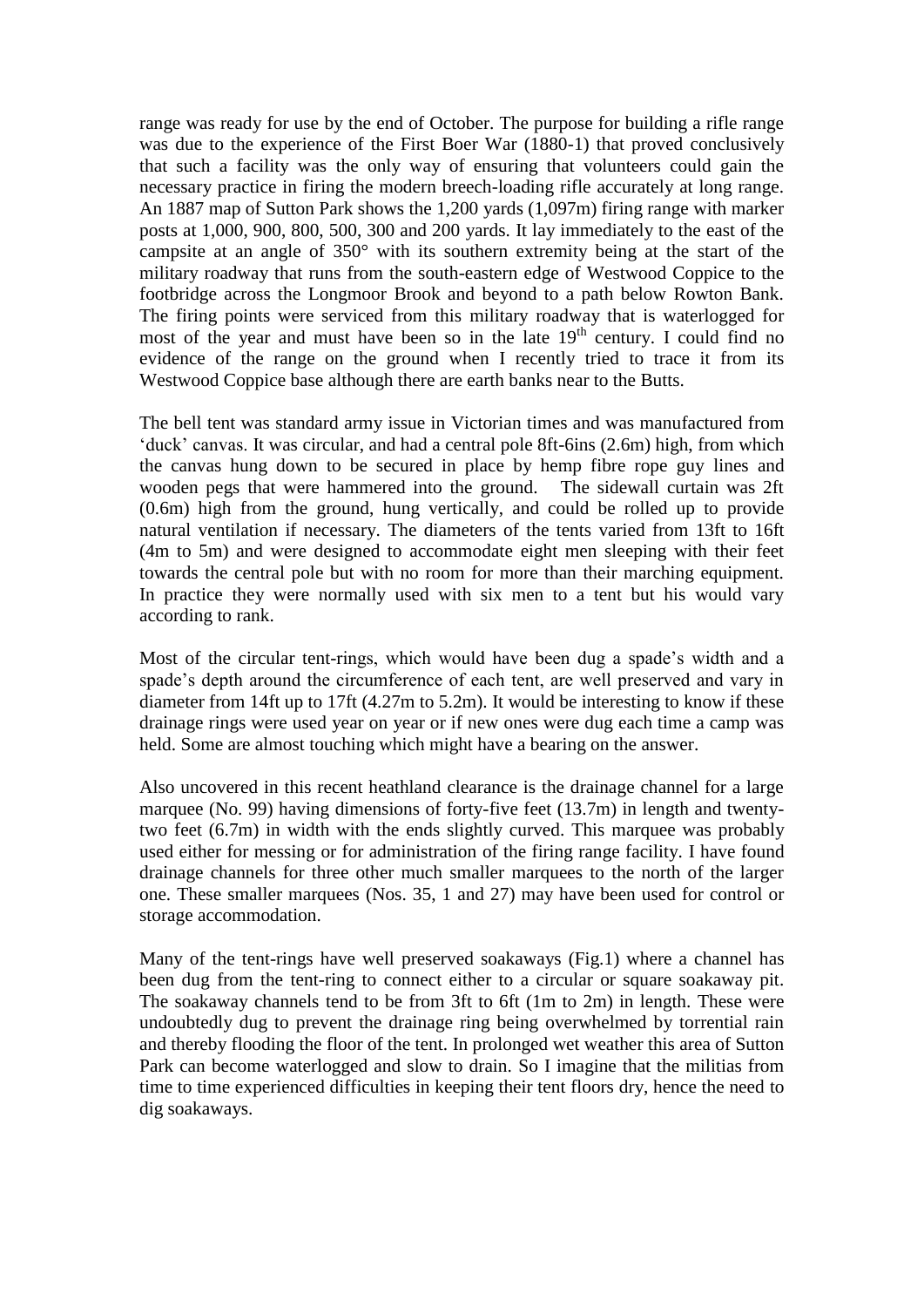

**Fig. 1 – A section of a tent ring showing the soakaway channel in the centre of the picture. Rowton Bank can be seen in the distance.**  [Photo by the author]



**Fig. 2 – The remains of the Butts in 2012 looking east towards Rowton Bank.** [Photo by the author]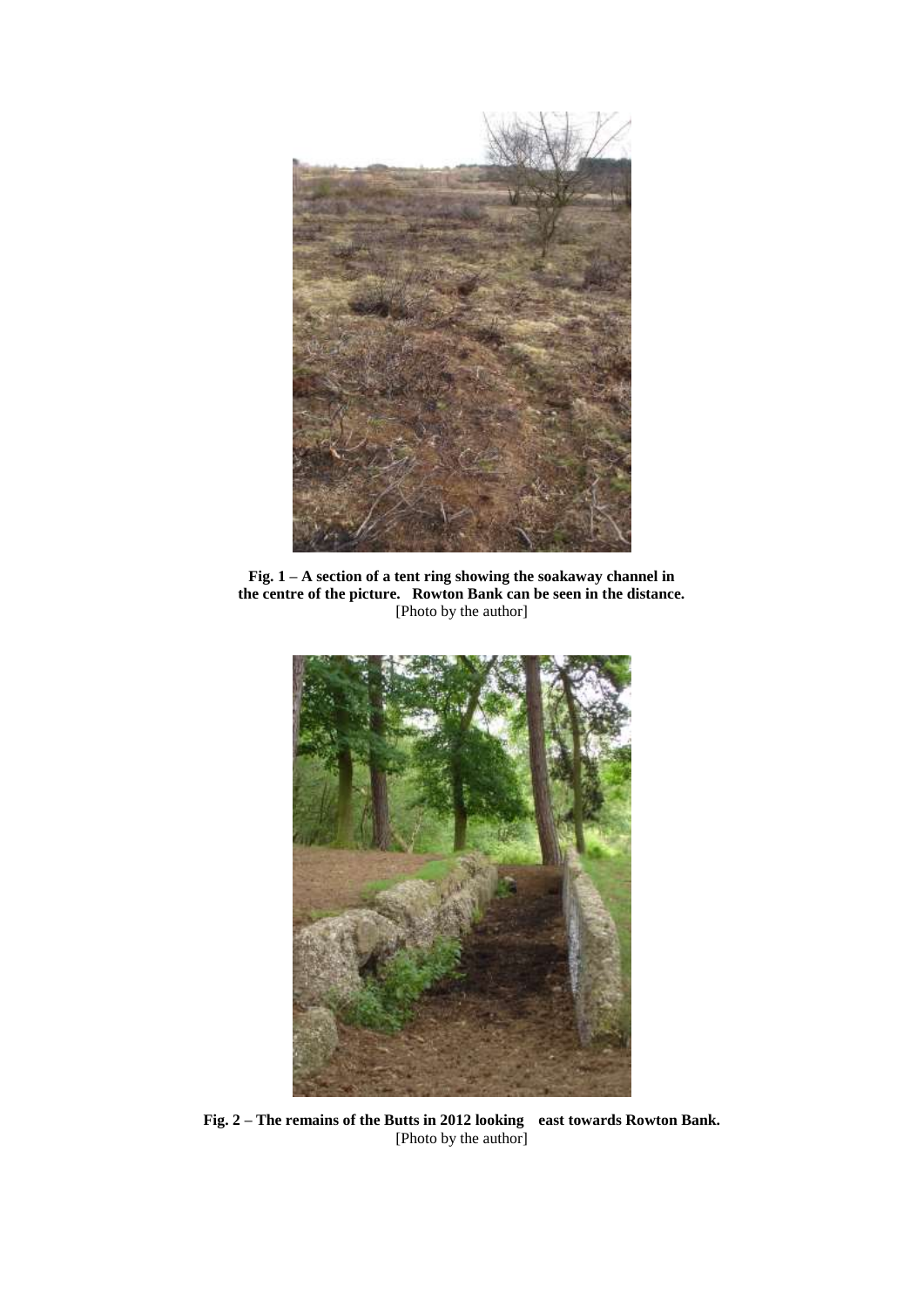The site of the Butts is situated just to the west of the bridge over the Longmoor Brook alongside Lord Donegal's Ride, which runs from the Royal Oak Gate to Blackroot Glade, and was constructed in 1881 as part of the rifle range**.** The concrete lined trench of the Butts (Fig. 2) is all that remains today of the target range. When it was constructed the trench was much deeper housing several targets that could be raised and lowered, besides providing safe shelter for the scorers. Behind the Butts was a man-made bank of earth 20 ft (6m) high that was designed to act as a barrier to stray shots. Whilst the firing range was in use, men responsible for marking the targets took shelter in the Butts. A 'look out boy' blew a bugle or a whistle and raised a flag to warn other people in the Park that firing was about to commence.

This obviously was not enough to ensure the safety of passers-by and in April 1893 a letter was received by the Corporation from a local resident who complained that a stray shot had passed close to him while he was accompanying a group of friends along Lord Donegal's Ride near the Butts. Amendments to safety procedures were introduced but there was a growing unease at regimental level regarding the safety of the range and in 1894 the army's Inspector of Musketry initiated an inspection of the Sutton Park Rifle Range. The inspecting officer reported that the range came under the heading of 'A Range on a Plain' and regretfully condemned it as unsafe on three counts.

Firstly, the bank behind the Butts did not comply with regulations and should have been 45 ft (14m) high. Secondly, there were no arrangements in place for ensuring that a space of at least 1,300 yards (1,189m) behind the Butts was kept clear of members of the public. This was especially important because of the proximity of Sutton Park Golf Course which was opened in 1893. Finally, the inspector said that the gravel path, Lord Donegal's Ride, in front of the targets was likely to cause bullets to ricochet to an unknown distance.

To remedy all these faults would have proved extremely costly and there was little prospect that local funding could have been obtained and therefore it was recommended with some considerable regret that the firing range and the butts be closed. So no more rifle training camps were held in the Longmoor Valley after May 1895. As a result of its closure, the Borough Surveyor became responsible for levelling the Butts and firing points.

The photograph (Fig. 3) illustrates military bell tents in Sutton Park and shows Territorial soldiers alongside Sutton Park's Streetly Wood prior to the First World War. This two acre campsite could accommodate up to 750 soldiers and was in use certainly from 1881. Hinson informs us that the annual camps lasted a week and an advanced party would arrive a week early to pitch the bell tents lent by the government. So this arrangement would have applied to the Longmoor Valley campsite too. Looking at the original photograph, it is possible to make out the woodland boundary ditch and earthbank on which the woodland fence is mounted. I think that the date of this photograph was probably between 1890 and 1910.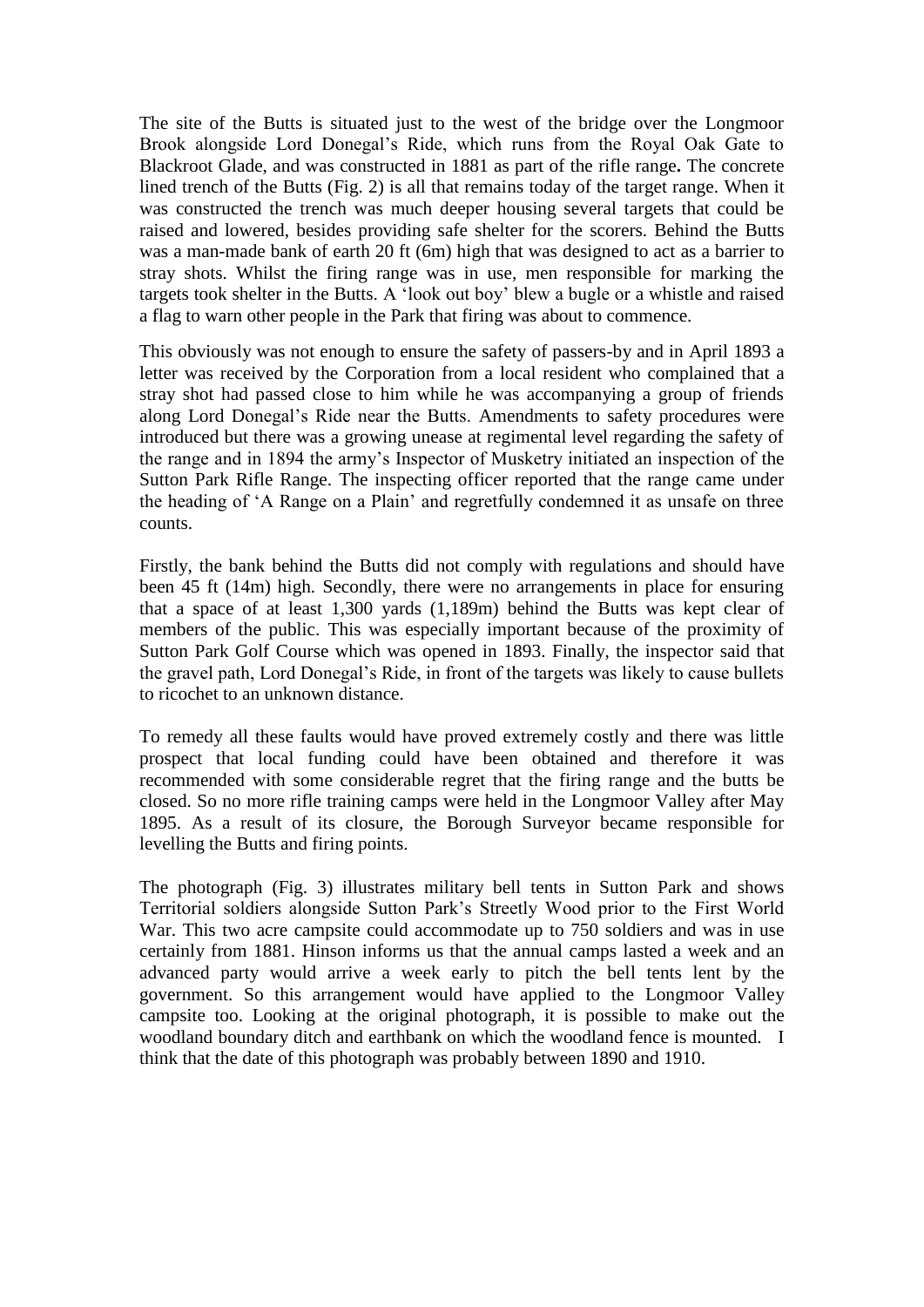

**Fig. 3 – Militia posing outside one of the bell tents by Streetly Wood.** [ Photograph by courtesy of Sutton Coldfield Reference Library]



**Fig. 4 – Militia lying on groundsheets and carrying out target practice at Blackroot Mill. Note the trench in front of the men and the timber carriage in the middle distance.** [Photograph by courtesy of Sutton Coldfield Reference Library]

Fig. 4 illustrates the location in the Park where the militia carried out firing practice after the Longmoor Valley firing range was closed. Blackroot Mill is the site of the quarry that was dug to provide material for the construction of the dam across Blackroot Pool. They appear to be aiming their rifles at the quarry bank – the land rises quite dramatically around the site and modern visitors will recognise that The Blackroot Bistro now occupies the high ground to the right of this scene.

This photograph contains an item of significance to local historians, namely the horsedrawn timber wagon that was owned by the Corporation and used to transport felled tree trunks to the sawmill, probably at Wyndley. It would have played a major part in the woodland management in Sutton Park. There is photographic evidence that this